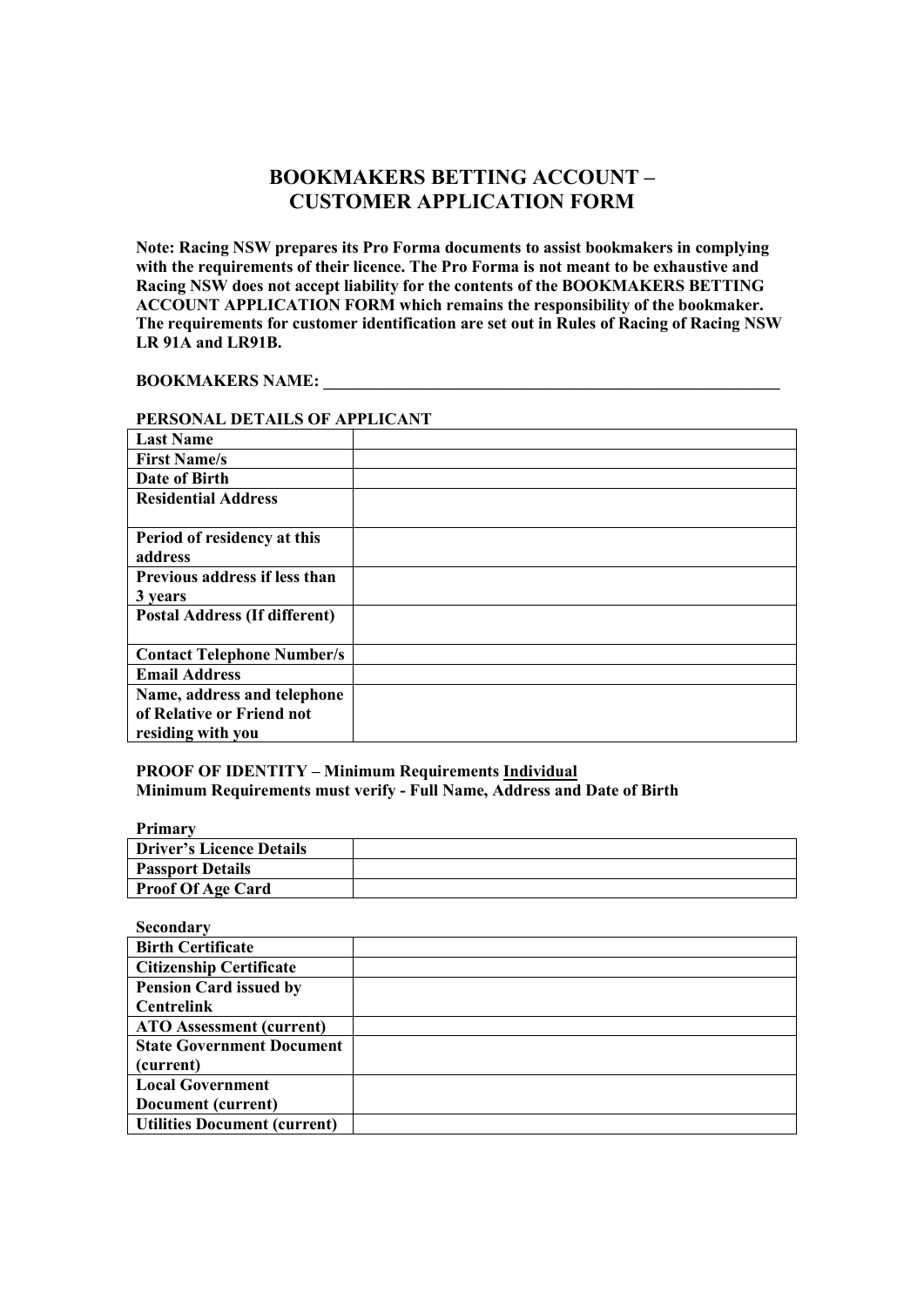# **Minimum Requirements Company**

| <b>Company Name</b>                |  |
|------------------------------------|--|
| <b>Principal Place of Business</b> |  |
| <b>ACN/ABN</b>                     |  |
| <b>Directors</b>                   |  |

### **EMPLOYMET DETAILS**

| <b>Occupation/Position</b>       |  |
|----------------------------------|--|
| <b>Employer</b>                  |  |
| <b>Address of Employer</b>       |  |
| <b>Telephone contact details</b> |  |
| <b>Duration of employment</b>    |  |
| Previous employer if less        |  |
| than 3 years                     |  |
| If Self Employed advise          |  |
| external source (e.g.            |  |
| Accountant) who can              |  |
| confirm your business            |  |

# **BAK ACCOUT DETAILS**

| <b>Account Name</b>       |  |
|---------------------------|--|
| <b>Bank</b>               |  |
| <b>BSB</b>                |  |
| <b>Account No</b>         |  |
| <b>Credit Card Type</b>   |  |
| Name on Credit Card       |  |
| <b>Credit Card Number</b> |  |
| <b>Expiry Date</b>        |  |

## **Other Information**

| Do you/or have you had a          |  |
|-----------------------------------|--|
| betting account with another      |  |
| licenced bookmaker or             |  |
| betting exchange – provide        |  |
| details                           |  |
| Do you/or have you had a          |  |
| betting account with an           |  |
| <b>Australian TAB - provide</b>   |  |
| details                           |  |
| Have you ever been listed as      |  |
| a Defaulter in Bets or            |  |
| <b>Warned Off or Disqualified</b> |  |
| by a Racing, Harness or           |  |
| <b>Greyhound Authority -</b>      |  |
| provide details                   |  |